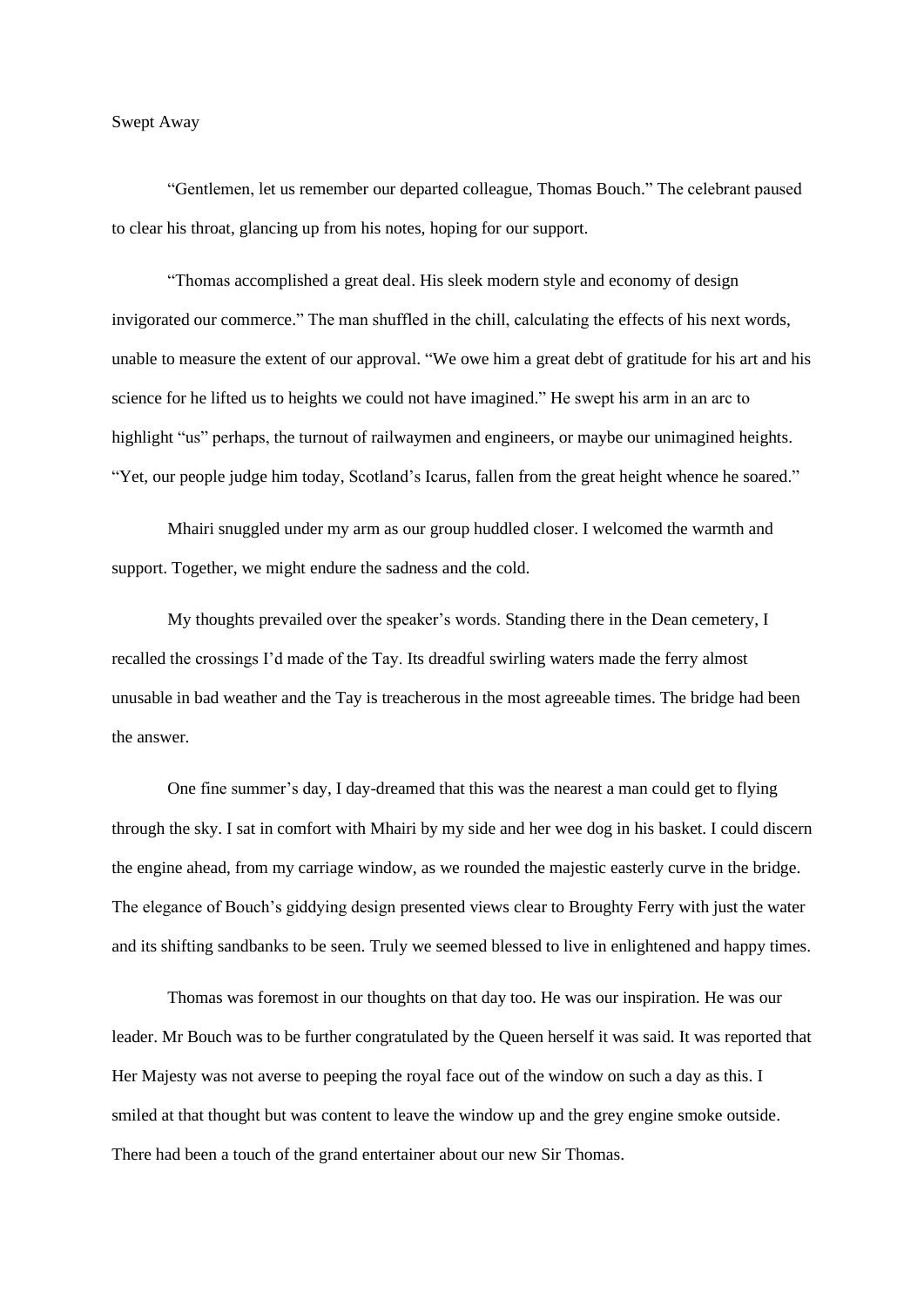For my part, Thomas had been gracious and kind with his time; he, the renowned creator of railway structures, and me, the fledgling conveyancer of land purchases for his works. We had tamed an abrupt gorge in the border country. The opening ceremony had ended. It was a time when I'd climbed up onto a wooden trestle to approach him where he stood alone contemplating the dedication plate on one of his stone abutments.

"How are you, Sir?" I'd asked. "Is the Tay bridge project to your satisfaction?"

He stood there, frowning, although that was not unusual. His hand caressed the stone of the pier, feeling its presence, immovable as any of his works.

"I've done a lot in my time. You've heard the yatter." he said. He was an Englishman, a northerner. "I know how to do it and I've done it before. Aye, and who could build it better?"

"The people need the bridge, and they need me to build it."

He turned back to read his name on the dedication plate. He nodded slightly that he was their man. Some internal discourse won, he rapped his knuckles on the cast iron plaque, and then he drew himself back to survey his vaulting viaduct.

"It will be better than anything we've seen in our times," he said. And though, affirming that he would indeed be the man to complete the task, he shook his head all the same.

Thomas was forced to cut his cloth to make the bridge. The economics of Thomas' way of working had much to recommend it. It was why he was chosen for the build. That choice was ill for it helped seal his fate.

Mr Meik, his assistant, was of the well-concealed opinion that the bridge suffered because the government had embargoed fine steel produced by Siemens in Germany. It was a tense political circumstance that left Bouch somewhat souciant, forced to soldier on with second rate cast iron when wrought was indicated. "Politics had to be lived with," he conceded, and despite a chronic lack of funds Thomas still felt his ingenious design could compromise and cope.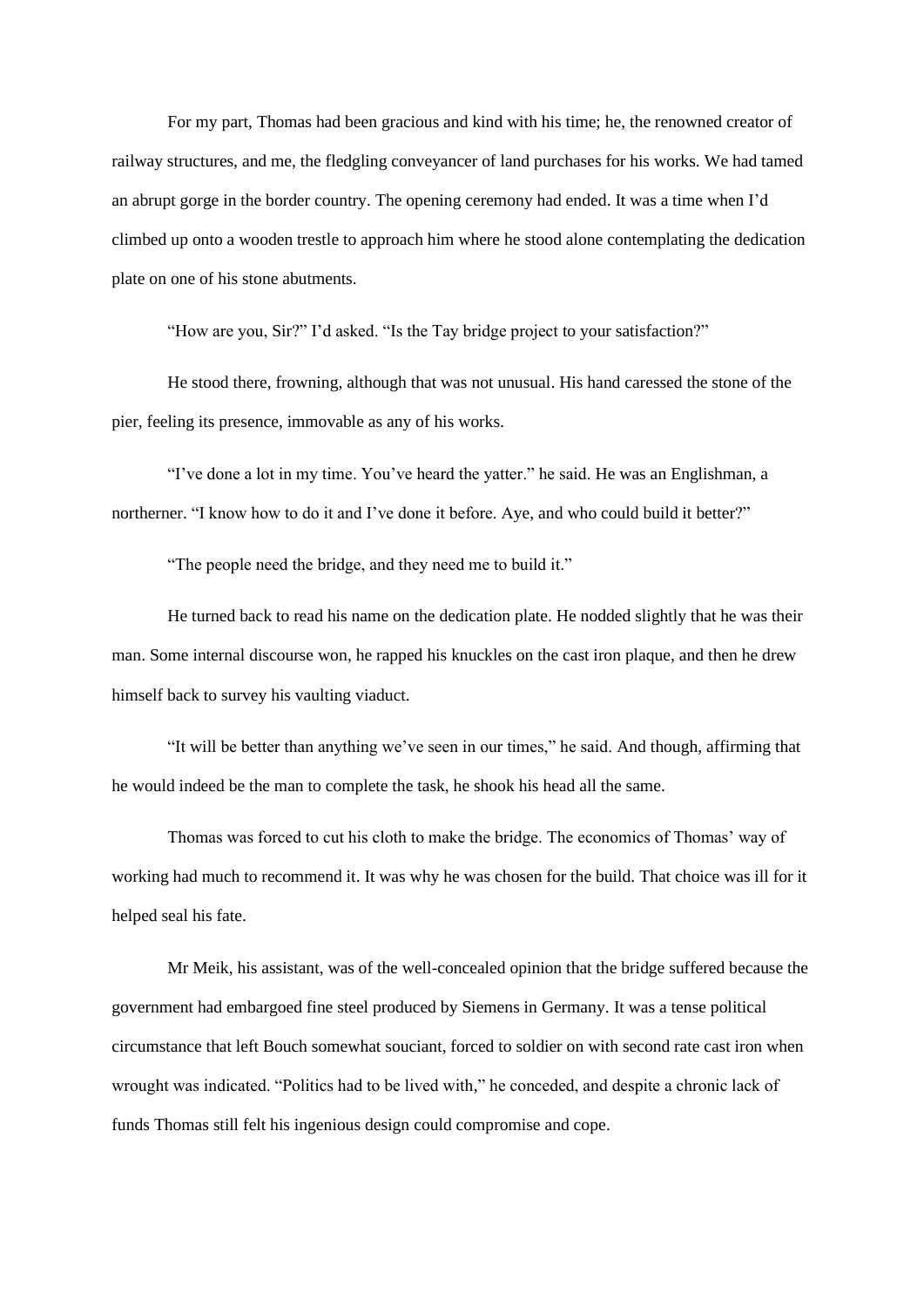Our construction team met with Dundee's city councilmen. "We must speak to the safety of your men and the work," spoke the city's purser.

"It is complex matter, Sir," Meik had confided when questions emerged. "We supervised the rescuing of metal girders dropped from great height into the brackish water. Costs were tight. To spare the penny, damaged or not, we brought these back into a serviceable state so that the work might continue. Safety prevails; I assure you."

Whispers passed from the engineering drawing rooms suggested that the stone pillars were to be hollow as chimney stacks until a last-minute re-appraisal indicated they should be stopped full of stone and cement.

A railway man, wise with age, and skin tattooed with coal dust spoke up to Mr Meik.

"Sir," he said. "I observed that the bridge maintenance was quite ad hoc and wanted closer scrutiny," affronting Mr Meik.

This observation was not passed to his superior. The bridge became nauseatingly shoogly after a short while. I'd experienced this myself. It was somewhat like the constant changes of track while arriving in Waverley, itself a fine testament to Thomas' skills. To dampen the movement, wedges were driven in to still the chattering vibration. But it was like a swaying avenue of young trees too tightly lashed to their stays. It removed their natural yielding nature and risked the loss of their branches in a brisk wind. Thus, it was too with the bridge is seems.

Painters swore the motions made them ill at ease as the bridge swung first right then back and forth while they worked.

The Tay valley accelerated the mountain air past Dundee and onwards to the North Sea. Passing weather buffeted the bridge. Though the structure resisted, it moaned low in the flow as if transformed into a gigantic bassoon whose notes ended in abrupt eddies. Passing gusts swept through the restless structure, beaming it ever stronger like a child's swing. Hurrying squalls primed it as if would spring free, energised to join the wind.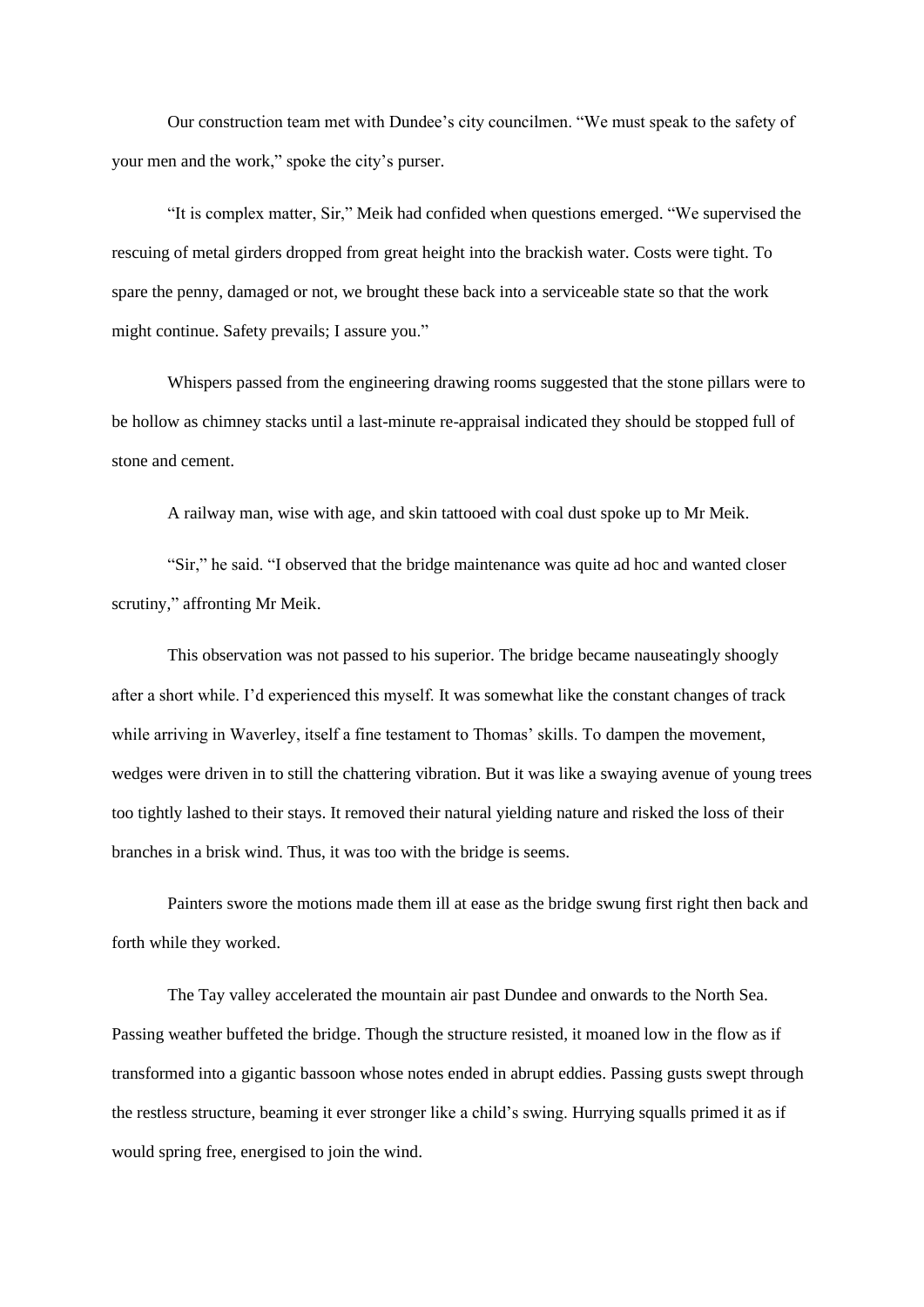Stevenson's circle expressed concern. They observed politely that the bridge was "Top heavy and too sparsely supported by its piers and its funding." They favoured something somewhat broader and lower slung. "A man could see that the centre of gravity was way up there just waiting to be tipped back to earth."

Bouch worked with what he had, rather than what he needed.

Yet, with his cast-iron reputation who was to say that Thomas would not succeed once again despite dwindling funds and second-rate materials? Why, he didn't even have proper bedrock to build on. To be fair to the profession, our grand Victorian vision delivered ornate and over-engineered, lumberingly safe structures. It was commonplace. Who would even doubt the bridge's strength? Thomas was a winner. He appeared to have taken the next step, the new daring visionary.

By and by, Thomas built the bridge.

I recollect the storm that came over Ben Lomond that day. We watched the weather build over the hills. Great stacks of clouds formed spinning top shapes and white discs like piles of dinner plates. Lanes of them passed over our heads and out of sight, gigantic white ripples mirroring those on the West Sands beach. Some said that they went all the way to Norway.

In the centre of Perth, the river level was rising. It swamped Friarton island, flooding the banks. The river surface was whipped into the air. Rain overtopped the gutters and fans of water fell from roofs. We were early on the road from Perth to St Andrews, already overtaken by the windfronts whose growing breakers chased us down. The reins billowed first one way and then another. The sturdy beasts were clearly confused but plodded on in patent exasperation.

A bitter dark overtook us though we set off early. The west wind grew, gusted, and threatened to blow us off the road. Deadening straw swept up from the streets to form great vortices that picked out the shape of the air. The leaf springs jostled us within while the luggage canvas smacked repeatedly on the roof above our heads. All the while, the storm formed low sounds around the carriage.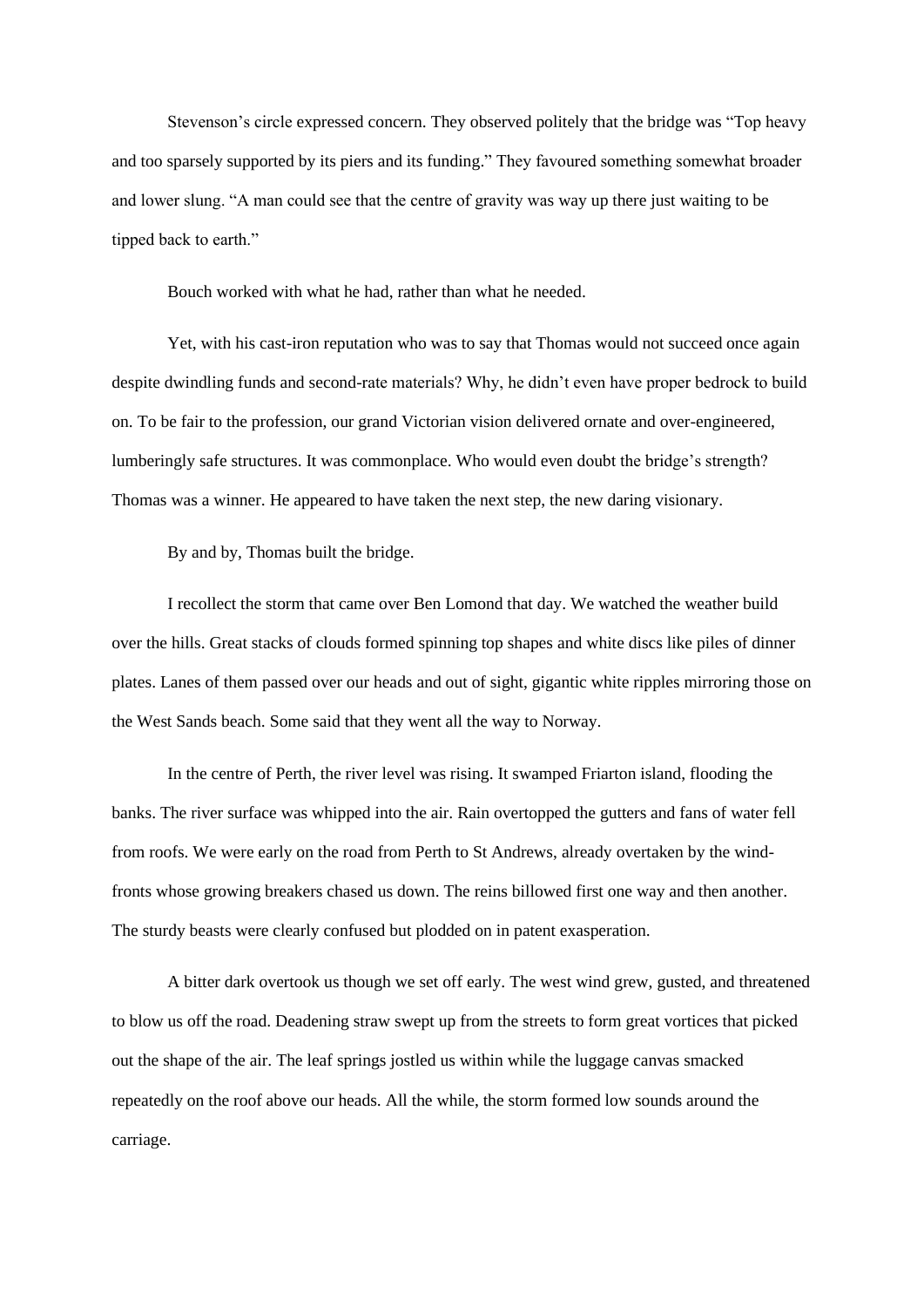At last, we approached St Andrews' city walls with the wind driving us before it. I was glad to see the flickering yellow lanterns in the city arches and we soon drove through to reach the safety of the university buildings. While the coachman stood steadfast between the horses' heads, a servant steadied the coach. Mhairi clutched her hat and skirts close and was near swept off her feet. Holding my hat to my head, I rushed the dog's basket after her and we were soon inside. Never was heavy stone so welcoming. We laughed in relief; her wet cheeks reddened in that brief moment in the cold driving rain. Circlets of her hair rebounded with each drop of water shed. Distracted, I forgot the weather for a moment.

The dark sky shrouded the town while we sheltered by the open fire. We listened in awe as wind-blown branches bounced and ruined themselves against honest stone walls and pillars. As we raised a glass, our cheers were accompanied by tell-tale rattles from the windows.

It was while our preparations for Hogmanay in St Salvator's church were progressing that it happened. We learned the news that when the wind shrieked through the bare trees of the college the other night, that same wind carried off the train, the bridge and all those penitent souls to their silty graves. And like fear's icy finger tickling down my neck and freezing my arms to stillness, I judged its inevitability right there and then. Our record-breaking bridge was doomed by the thousand tiny bites to its integrity. We received a rebuke from God himself for our arrogance.

The train was likely stopped in Ladybank junction as we settled for the evening. She generally picked up a fair number of travellers there. Ladybank's platform was surrounded by productive fields and could be a windy spot, feeling quite exposed even in summer. The passengers would have been glad to step inside the warm carriages to get out of the wind. We can just imagine the talk of the weather, the chit chat back and forth. It was the end of the year and a new year beckoned. The furnishings were comfortable enough, and the lamps cast a gay yellow demeanour in the carriages.

The image of a chain of festive golden yellow lights often stirred a wanderlust in my heart as a night train went by. That old train enticed the traveller. "Come with me through the night." The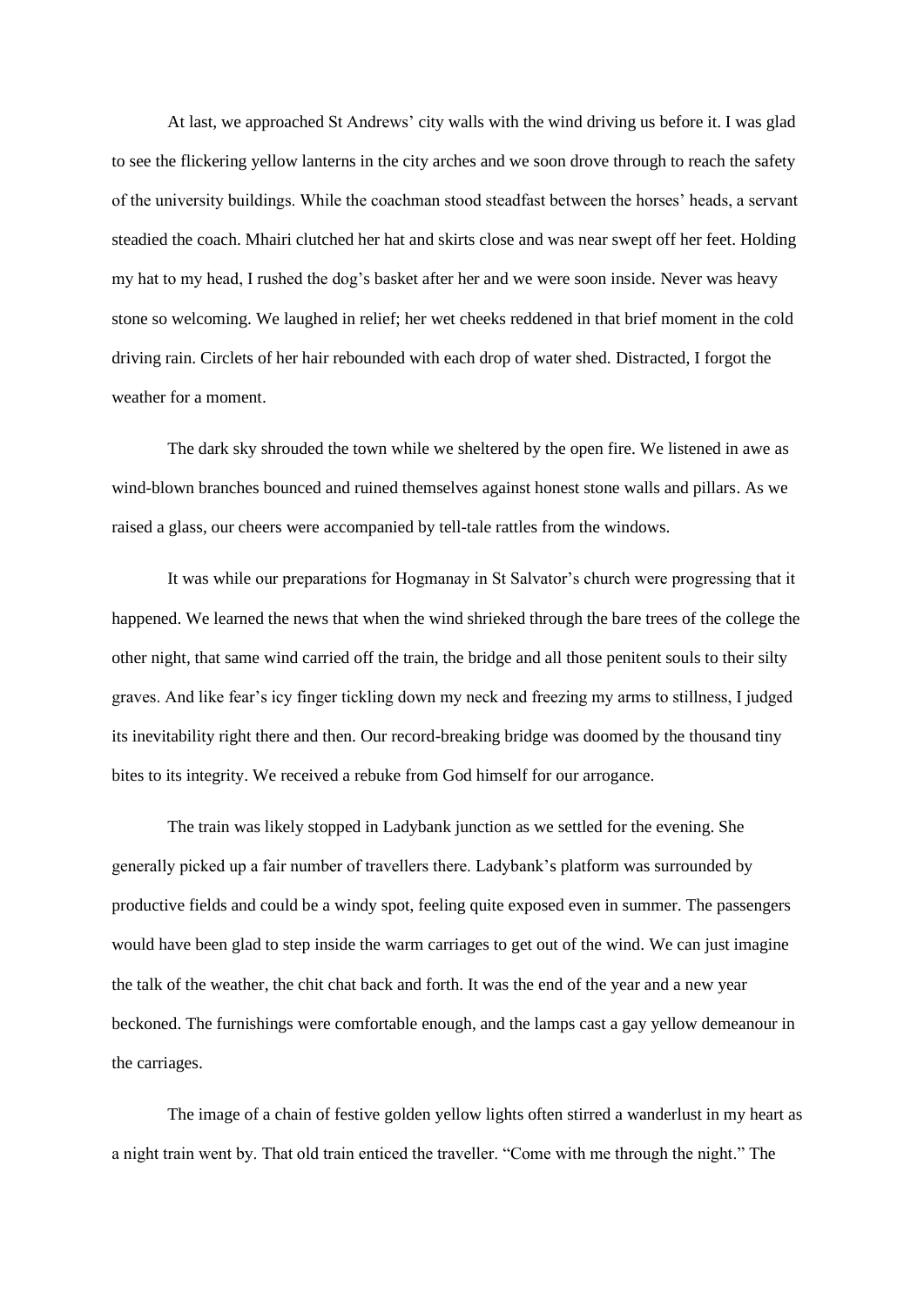sleeper was especially beguiling. I did enjoy a bit of bad weather when I was tucked up warm with a book. But nary a night like that though... I would prefer to be home.

The souls inside were soon comfortable and spared the gale. No doubt they were amicable enough as they shared their accounts of the day. The train would rock when struck abreast by gusts, drafting away the usual coal tar smells. What threat could there be? The thought would not even occur. The massive engine would strain and sweat and smoke as it broke free of the station, clouding the foot bridge as it passed. Inside the carriages, waves of thundering rain were subdued by creaking wood and squeaking leather and the hypnotic clack-clack as the joints passed beneath. The familiarity would be re-assuring as the old machine fought through the storm as sure as a blood hound on the scent.

Safely on their way, the passengers trusted the bridge to bear them through a storm that would have left the ferry tied up for the night. The engine eased to a stop to allow its driver to collect his crossing token. Only a single line existed as cost cuts meant the structure was narrow.

Impatient to get on, the engine left the last homely outpost for the darkness ahead. Once clear of the surrounding trees and hills, gusts rocked its carriages. The roiling torrent fell on the coaches, each surge adding to its predecessors, the accidental evil of the predator. It lifted them, unsettling the high causeway in its ferocity, tipping everything into the abyss. Then the dark swallowed them up, sparing us the drama.

Yet, I could see it too clearly. The poor train shuddered and groaned. Coal smoke and sparks flew out to mask the windows, fragmenting in a smog of tortured air. And then a moment's uncertainty. A little lurch forward, unweighting. Then futile braking. The wheels seized, train and carriages rolling to the right. Bags fell and people screamed.

Had it struck the bridge? Neighbours floated from their seats, tumbling amid clouds of breaking glass and long-lost motes of paper, clippings from tickets and stoor clouding the space. Neatly gloved hands grasped aimlessly for handholds or handbags and shopping baskets. Each coach crashed, each one upon its forerunner, heartlessly driving towards a sudden breath-stealing cold amid